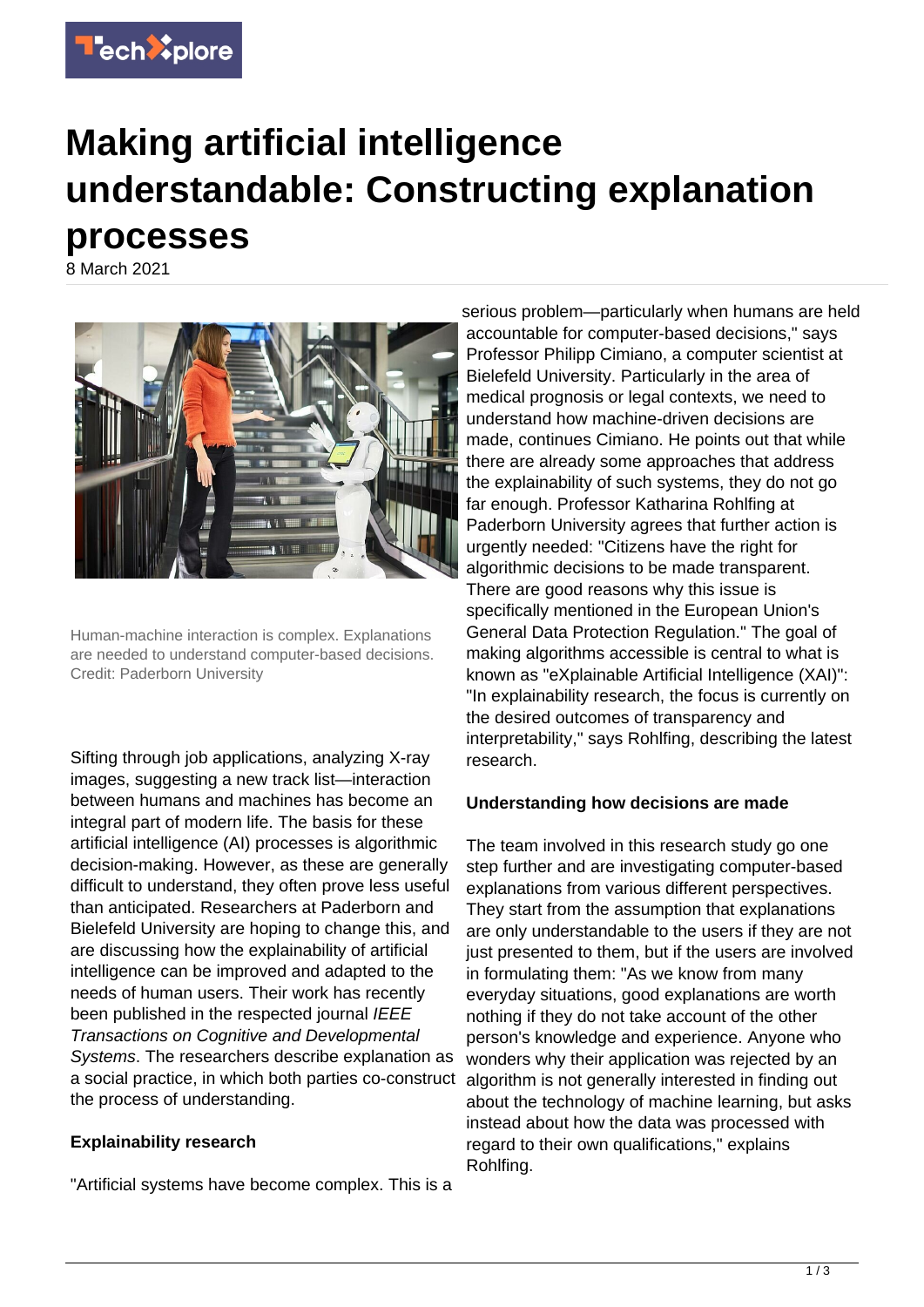

"When people interact with one another, the dialogue between them ensures that an explanation "Our objective is to create new forms of is tailored to the understanding of the other person. communication with genuinely explainable and The dialogue partner asks questions for further explanation or can express incomprehension which facilitate new forms of assistance," says Rohlfing in is then resolved. In the case of artificial intelligence summary. there are limitations to this because of the limited scope for interaction," continues Rohlfing. To address this, linguists, psychologists, [media](https://techxplore.com/tags/media+researchers/) [researchers](https://techxplore.com/tags/media+researchers/), sociologists, economists and [computer scientists](https://techxplore.com/tags/computer+scientists/) are working closely together in an interdisciplinary team. These experts are investigating computer models and complex AI systems as well as roles in communicative interaction.

## **Explanation as a social practice**

The Paderborn and Bielefeld researchers have developed a conceptual framework for the design of explainable AI systems. Rohlfing says: "Our approach enables AI systems to answer selected questions in such a way that the process can be configured interactively. In this way an explanation can be tailored to the dialogue partner, and social aspects can be included in decision-making." The research team regards explanations as a sequence of actions brought together by both parties in a form of social practice.

The aim is for this to be guided by 'scaffolding' and 'monitoring.' These terms come originally from the field of developmental studies. "To put it simply, scaffolding describes a method in which learning processes are supported by prompts and guidance, and are broken down into partial steps. Monitoring means observing and evaluating the reactions of the other party," explains Rohlfing. The researchers' objective is to apply these principles to AI systems.

### **New forms of assistance**

This approach aims to expand on current research and provide new answers to societal challenges in connection with artificial intelligence. The underlying assumption is that the only successful way to derive understanding and further action from an explanation is to involve the dialogue partner in the process of [explanation.](https://techxplore.com/tags/explanation/) At its core, this is about

human participation in socio-technical systems. understandable AI systems, and in this way to

 **More information:** Katharina J. Rohlfing et al. Explanation as a social practice: Toward a conceptual framework for the social design of AI systems, IEEE Transactions on Cognitive and Developmental Systems (2020). [DOI:](http://dx.doi.org/10.1109/TCDS.2020.3044366) [10.1109/TCDS.2020.3044366](http://dx.doi.org/10.1109/TCDS.2020.3044366)

Provided by Universität Paderborn